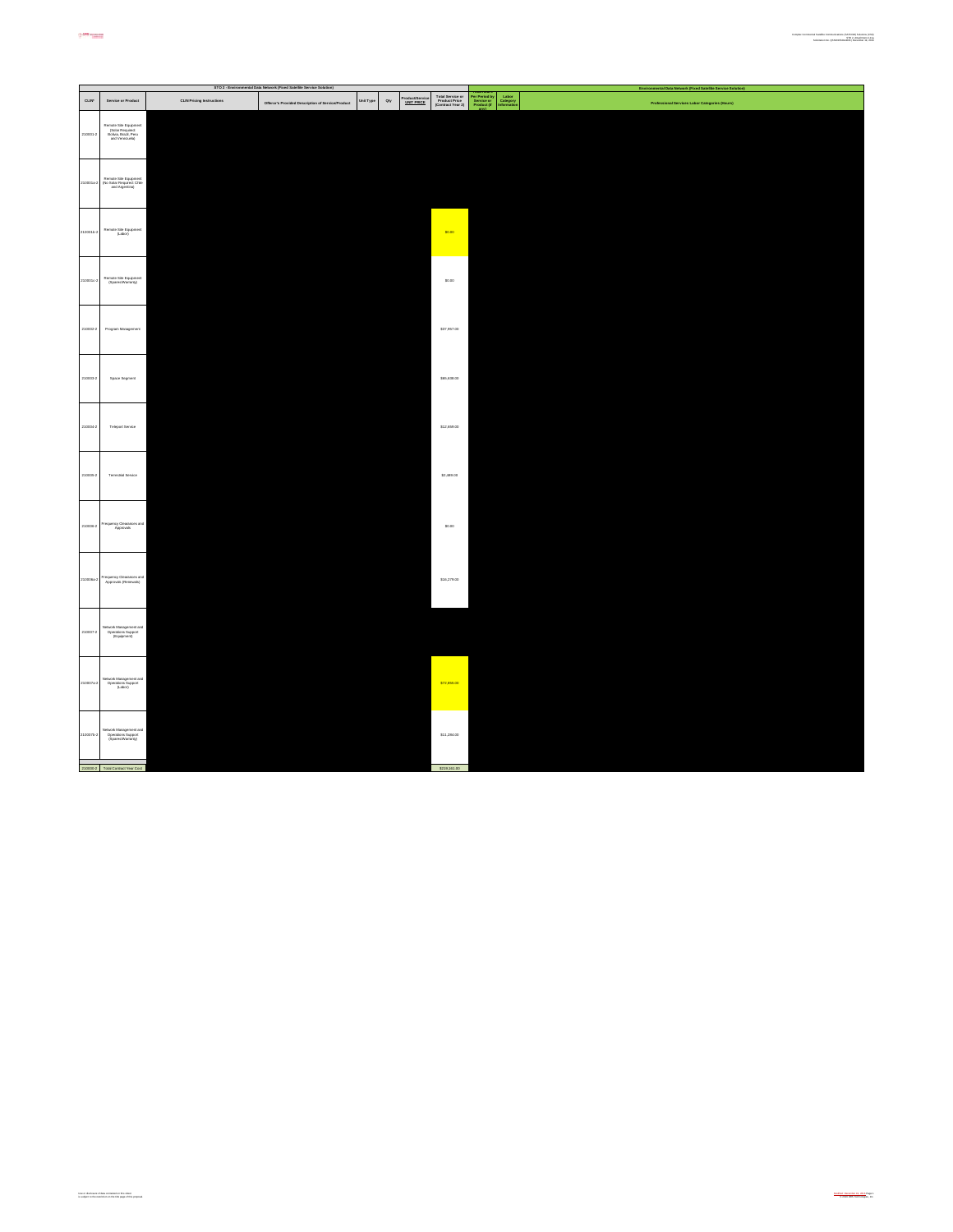|                  |                                                                                      |                                  | STO 2 - Environmental Data Network (Fixed Satellite Service Solution) |           |                                             |                                                        |                                                                                | mental Data Network (Fixed Satellite Service Solution)<br>Environ |
|------------------|--------------------------------------------------------------------------------------|----------------------------------|-----------------------------------------------------------------------|-----------|---------------------------------------------|--------------------------------------------------------|--------------------------------------------------------------------------------|-------------------------------------------------------------------|
| $_{\text{CLIN}}$ | Service or Product                                                                   | <b>CLIN Pricing Instructions</b> | Offeror's Provided Description of Service/Product                     | Unit Type | Product/Service<br><u>UNIT PRICE</u><br>Qty | Total Service or<br>Product Price<br>(Contract Year 3) | Per Period by<br>Service or<br>Product (if<br>Labor<br>Category<br>Information | Professional Services Labor Categories (Hours)                    |
| 210001-3         | Remote Site Equipment<br>(Solar Required:<br>Bolivia, Brazil, Peru<br>and Venezuela) |                                  |                                                                       |           |                                             |                                                        |                                                                                |                                                                   |
| 10001a           | Remote Site Equipment<br>(No Solar Required: Chile<br>and Argentina)                 |                                  |                                                                       |           |                                             |                                                        |                                                                                |                                                                   |
| 100015-3         | Remote Site Equipment<br>(Labor)                                                     |                                  |                                                                       |           |                                             | \$0.00                                                 |                                                                                |                                                                   |
| 100010-3         | Remote Site Equipment<br>(Speres/Warranty)                                           |                                  |                                                                       |           |                                             | \$0.00                                                 |                                                                                |                                                                   |
| 210002-3         | Program Management                                                                   |                                  |                                                                       |           |                                             | \$37,957.00                                            |                                                                                |                                                                   |
| 210003-3         | Space Segment                                                                        |                                  |                                                                       |           |                                             | \$65,638.00                                            |                                                                                |                                                                   |
| 210004-3         | Teleport Service                                                                     |                                  |                                                                       |           |                                             | \$12,659.00                                            |                                                                                |                                                                   |
| 210005-3         | <b>Terrestrial Service</b>                                                           |                                  |                                                                       |           |                                             | \$2,489.00                                             |                                                                                |                                                                   |
| 210006-3         | Frequency Clearances and<br>Approvals                                                |                                  |                                                                       |           |                                             | \$0.00                                                 |                                                                                |                                                                   |
| 10008a           | Frequency Clearances and<br>Approvals (Renewals)                                     |                                  |                                                                       |           |                                             | \$16,279.00                                            |                                                                                |                                                                   |
| 210007-3         | Network Management and<br>Operations Support<br>(Equipment)                          |                                  |                                                                       |           |                                             |                                                        |                                                                                |                                                                   |
| 210007a-3        | Network Management and<br>Operations Support<br>(Labor)                              |                                  |                                                                       |           |                                             | \$72,855.00                                            |                                                                                |                                                                   |
| 2100076-2        | Network Menagement and<br>Operations Support<br>(Spares/Warranty)                    |                                  |                                                                       |           |                                             | \$11,284.00                                            |                                                                                |                                                                   |
|                  | 210000-3 Total Contract Year Cost                                                    |                                  |                                                                       |           |                                             | \$219,161.00                                           |                                                                                |                                                                   |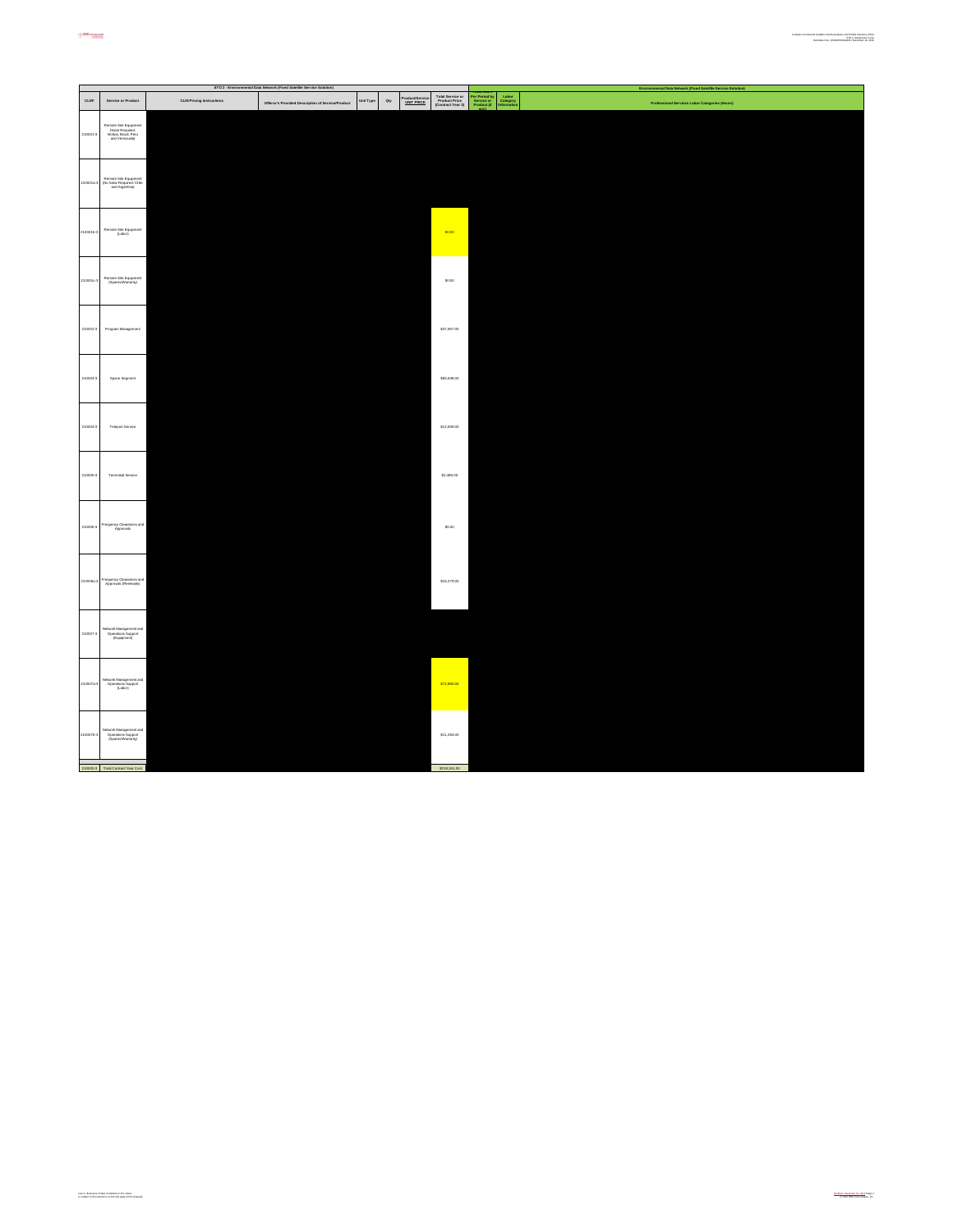|                 |                                                                                      |                                  | STO 2 - Environmental Data Network (Fixed Satellite Service Solution) |           |                                      |                                                        | Environmental Data Network (Fixed Satellite Service Solution)                                                                    |
|-----------------|--------------------------------------------------------------------------------------|----------------------------------|-----------------------------------------------------------------------|-----------|--------------------------------------|--------------------------------------------------------|----------------------------------------------------------------------------------------------------------------------------------|
| $_{\rm CLIN^*}$ | Service or Product                                                                   | <b>CLIN Pricing Instructions</b> | Offeror's Provided Description of Service/Product                     | Unit Type | Product/Service<br>UNIT PRICE<br>Qty | Total Service or<br>Product Price<br>(Contract Year 4) | Per Period by<br>Service or<br>Product (if<br>Labor<br>Category<br>Information<br>Professional Services Labor Categories (Hours) |
| 210001-4        | Remote Site Equipment<br>(Solar Required:<br>Bolivia, Brazil, Peru<br>and Venezuela) |                                  |                                                                       |           |                                      |                                                        |                                                                                                                                  |
| 210001a-        | Remote Site Equipment<br>(No Solar Required: Chile<br>and Argentina)                 |                                  |                                                                       |           |                                      |                                                        |                                                                                                                                  |
| 2100015-4       | Remote Site Equipment<br>(Labor)                                                     |                                  |                                                                       |           |                                      | \$0.00                                                 |                                                                                                                                  |
| 21000104        | Remote Site Equipment<br>(Speres/Warranty)                                           |                                  |                                                                       |           |                                      | \$0.00                                                 |                                                                                                                                  |
| 210002-4        | Program Management                                                                   |                                  |                                                                       |           |                                      | \$37,957.00                                            |                                                                                                                                  |
| 210003-4        | Space Segment                                                                        |                                  |                                                                       |           |                                      | \$65,638.00                                            |                                                                                                                                  |
| 210004-4        | Teleport Service                                                                     |                                  |                                                                       |           |                                      | \$12,659.00                                            |                                                                                                                                  |
| 210005-4        | Terrestrial Service                                                                  |                                  |                                                                       |           |                                      | \$2,489.00                                             |                                                                                                                                  |
| 210006-4        | Frequency Clearances and<br>Approvals                                                |                                  |                                                                       |           |                                      | \$14,109.00                                            |                                                                                                                                  |
| 210006a-4       | Frequency Clearances and<br>Approvals (Renewals)                                     |                                  |                                                                       |           |                                      | \$13,457.00                                            |                                                                                                                                  |
| 210007-4        | Network Management and<br>Operations Support<br>(Equipment)                          |                                  |                                                                       |           |                                      |                                                        |                                                                                                                                  |
| 210007a-4       | Network Management and<br>Operations Support<br>(Labor)                              |                                  |                                                                       |           |                                      | \$72,855.00                                            |                                                                                                                                  |
| 2100076-        | Network Management and<br>Operations Support<br>(Spares/Warranty)                    |                                  |                                                                       |           |                                      | \$11,284.00                                            |                                                                                                                                  |
|                 | 210000-4 Total Contract Year Cost                                                    |                                  |                                                                       |           |                                      | \$230,448.00                                           |                                                                                                                                  |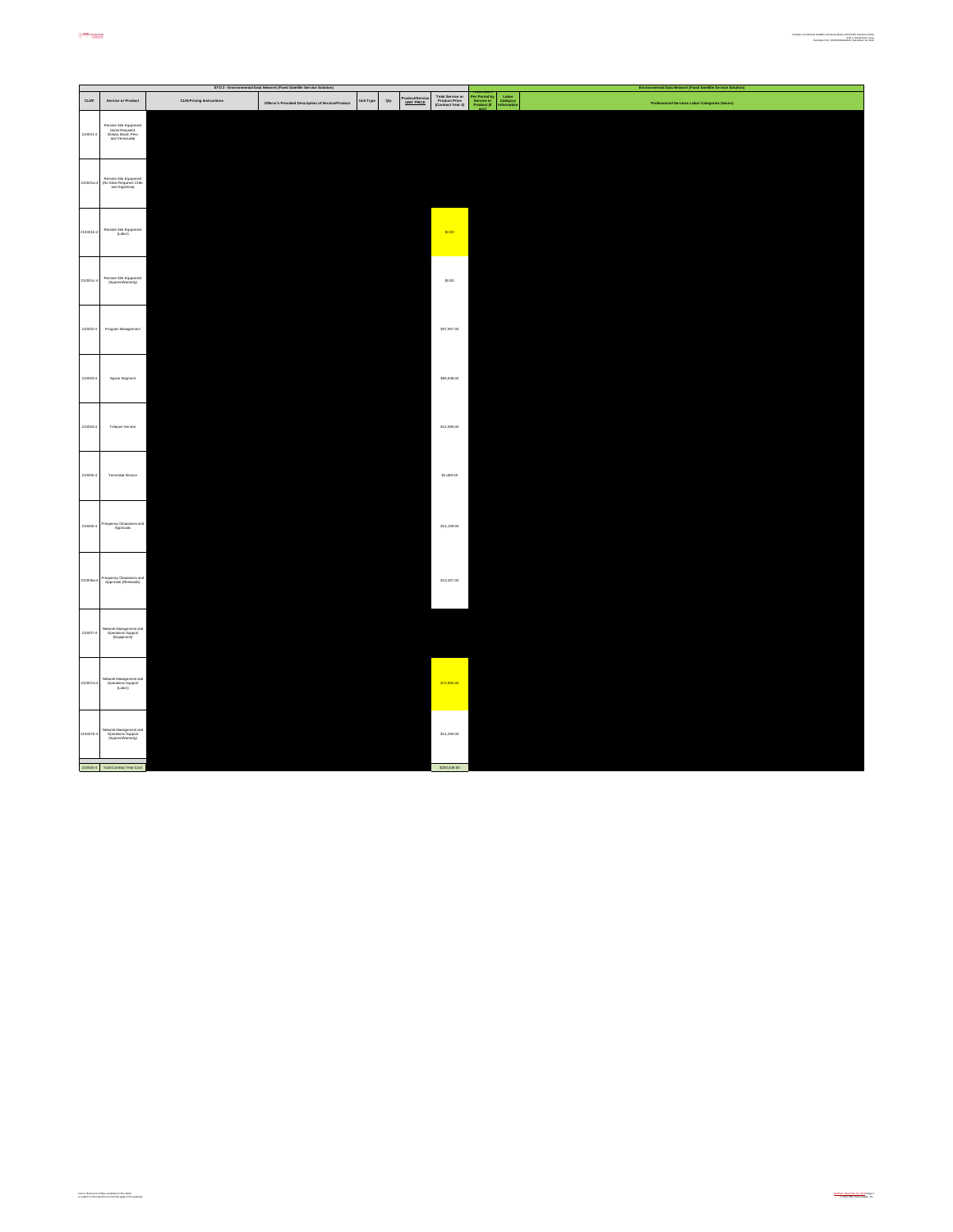|           |                                                                                      |                                  | STO 2 - Environmental Data Network (Fixed Satellite Service Solution) |           |                                                      |                                                        |                                                                                | tal Data Network (Fixed Satellite Service Solut<br>Fax |
|-----------|--------------------------------------------------------------------------------------|----------------------------------|-----------------------------------------------------------------------|-----------|------------------------------------------------------|--------------------------------------------------------|--------------------------------------------------------------------------------|--------------------------------------------------------|
| CLIN      | Service or Product                                                                   | <b>CLIN Pricing Instructions</b> | Offeror's Provided Description of Service/Product                     | Unit Type | Product/Service<br><u>UNIT PRICE</u><br>$_{\rm dry}$ | Total Service or<br>Product Price<br>(Contract Year 5) | Per Period by<br>Service or<br>Product (if<br>Labor<br>Category<br>Information | Professional Services Labor Categories (Hours)         |
| 210001-5  | Remote Site Equipment<br>(Solar Required:<br>Bolivia, Brazil, Peru<br>and Venezuela) |                                  |                                                                       |           |                                                      |                                                        |                                                                                |                                                        |
| 210001a   | Remote Site Equipment<br>(No Solar Required: Chile<br>and Argentina)                 |                                  |                                                                       |           |                                                      |                                                        |                                                                                |                                                        |
| 2100015-5 | Remote Site Equipment<br>(Labot)                                                     |                                  |                                                                       |           |                                                      | \$0.00                                                 |                                                                                |                                                        |
| 100010    | Remote Site Equipment<br>(Spensa/Warranty)                                           |                                  |                                                                       |           |                                                      | \$0.00                                                 |                                                                                |                                                        |
| 210002-5  | Program Management                                                                   |                                  |                                                                       |           |                                                      | \$37,957.00                                            |                                                                                |                                                        |
| 210003-5  | Space Segment                                                                        |                                  |                                                                       |           |                                                      | \$65,638.00                                            |                                                                                |                                                        |
| 210004-5  | Teleport Service                                                                     |                                  |                                                                       |           |                                                      | \$12,659.00                                            |                                                                                |                                                        |
| 210005-5  | <b>Terrestrial Service</b>                                                           |                                  |                                                                       |           |                                                      | \$2,489.00                                             |                                                                                |                                                        |
| 210006-5  | Frequency Clearances and<br>Approvals                                                |                                  |                                                                       |           |                                                      | \$0.00                                                 |                                                                                |                                                        |
| 210006a-5 | Frequency Clearances and<br>Approvals (Renewals)                                     |                                  |                                                                       |           |                                                      | \$16,279.00                                            |                                                                                |                                                        |
| 210007-5  | Network Management and<br>Operations Support<br>(Equipment)                          |                                  |                                                                       |           |                                                      |                                                        |                                                                                |                                                        |
| 10007a-5  | Network Management and<br>Operations Support<br>(Labor)                              |                                  |                                                                       |           |                                                      | \$72,855.00                                            |                                                                                |                                                        |
| 100076    | stwork Management and<br>Operations Support<br>(Spares/Warranty)                     |                                  |                                                                       |           |                                                      | \$11,284.00                                            |                                                                                |                                                        |
|           | 210000-5 Total Contract Year Cost                                                    |                                  |                                                                       |           |                                                      | \$219,161.00                                           |                                                                                |                                                        |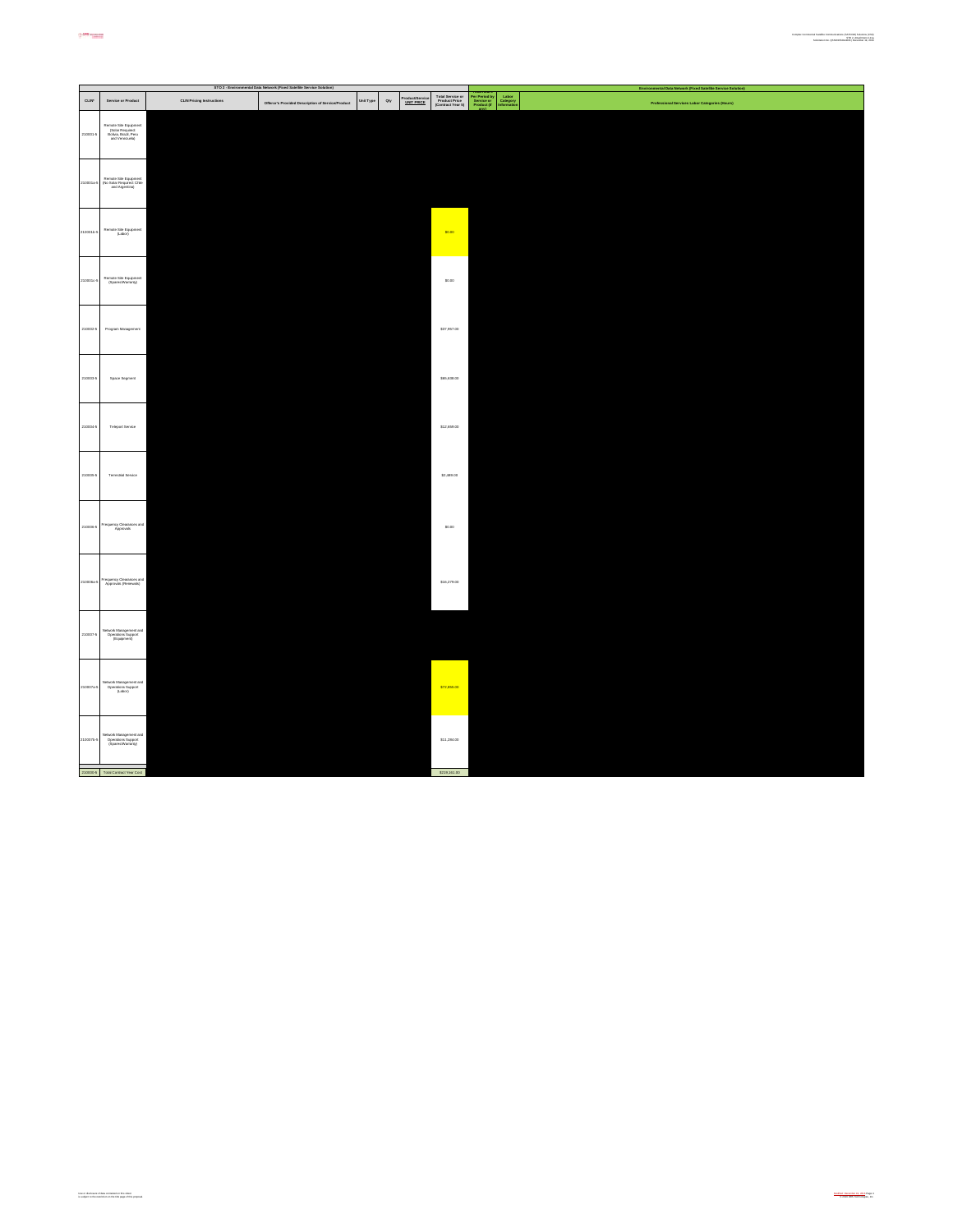|              |                                                                                      |                                  | STO 2 - Environmental Data Network (Fixed Satellite Service Solution) |           |                                               |                                                        | Environmental Data Network (Fixed Satellite Service Solution)                                                                                    |
|--------------|--------------------------------------------------------------------------------------|----------------------------------|-----------------------------------------------------------------------|-----------|-----------------------------------------------|--------------------------------------------------------|--------------------------------------------------------------------------------------------------------------------------------------------------|
| <b>CLIN'</b> | Service or Product                                                                   | <b>CLIN Pricing Instructions</b> | Offeror's Provided Description of Service/Product                     | Unit Type | Product/Service<br>UNIT PRICE<br>$_{\rm Qty}$ | Total Service or<br>Product Price<br>(Contract Year 6) | <b>Total Hours<br/>Per Period by Labor<br/>Service or Category<br/>Product (if Information</b><br>Professional Services Labor Categories (Hours) |
| 210001-8     | Remote Site Equipment<br>(Solar Required:<br>Bolivia, Brazil, Peru<br>and Venezuela) |                                  |                                                                       |           |                                               | \$79,072.00                                            |                                                                                                                                                  |
| 210001a-6    | Remote Site Equipment<br>(No Solar Required: Chile<br>and Argentina)                 |                                  |                                                                       |           |                                               | \$31,992.00                                            |                                                                                                                                                  |
| 210001b-6    | Remote Site Equipment<br>(Labor)                                                     |                                  |                                                                       |           |                                               | \$9,555.00                                             |                                                                                                                                                  |
| 2100010-6    | Remote Site Equipment<br>(Speces/Warranty)                                           |                                  |                                                                       |           |                                               | \$0.00                                                 |                                                                                                                                                  |
| 210002-6     | Program Management                                                                   |                                  |                                                                       |           |                                               | \$37,957.00                                            |                                                                                                                                                  |
| 210003-6     | Space Segment                                                                        |                                  |                                                                       |           |                                               | \$65,638.00                                            |                                                                                                                                                  |
| 210004-6     | Teleport Service                                                                     |                                  |                                                                       |           |                                               | \$12,659.00                                            |                                                                                                                                                  |
| 210005-6     | <b>Terrestrial Service</b>                                                           |                                  |                                                                       |           |                                               | \$2,489.00                                             |                                                                                                                                                  |
| 210006-6     | Frequency Clearances and<br>Approvals                                                |                                  |                                                                       |           |                                               | \$71,086.00                                            |                                                                                                                                                  |
| 210006a-6    | Frequency Clearances and<br>Approvals (Renewals)                                     |                                  |                                                                       |           |                                               | \$4,124.00                                             |                                                                                                                                                  |
| 210007-6     | Network Management and<br>Operations Support<br>(Equipment)                          |                                  |                                                                       |           |                                               | \$0.00                                                 |                                                                                                                                                  |
| 210007a-6    | Network Management and<br>Operations Support<br>(Labor)                              |                                  |                                                                       |           |                                               | \$72,855.00                                            |                                                                                                                                                  |
| 2100076-6    | Vetwork Management and<br>Operations Support<br>(Spanes/Warranty)                    |                                  |                                                                       |           |                                               | \$11,284.00                                            |                                                                                                                                                  |
|              | 210000-8 Total Contract Year Cost                                                    |                                  |                                                                       |           |                                               | \$398,711.00                                           |                                                                                                                                                  |
|              |                                                                                      |                                  |                                                                       |           |                                               |                                                        |                                                                                                                                                  |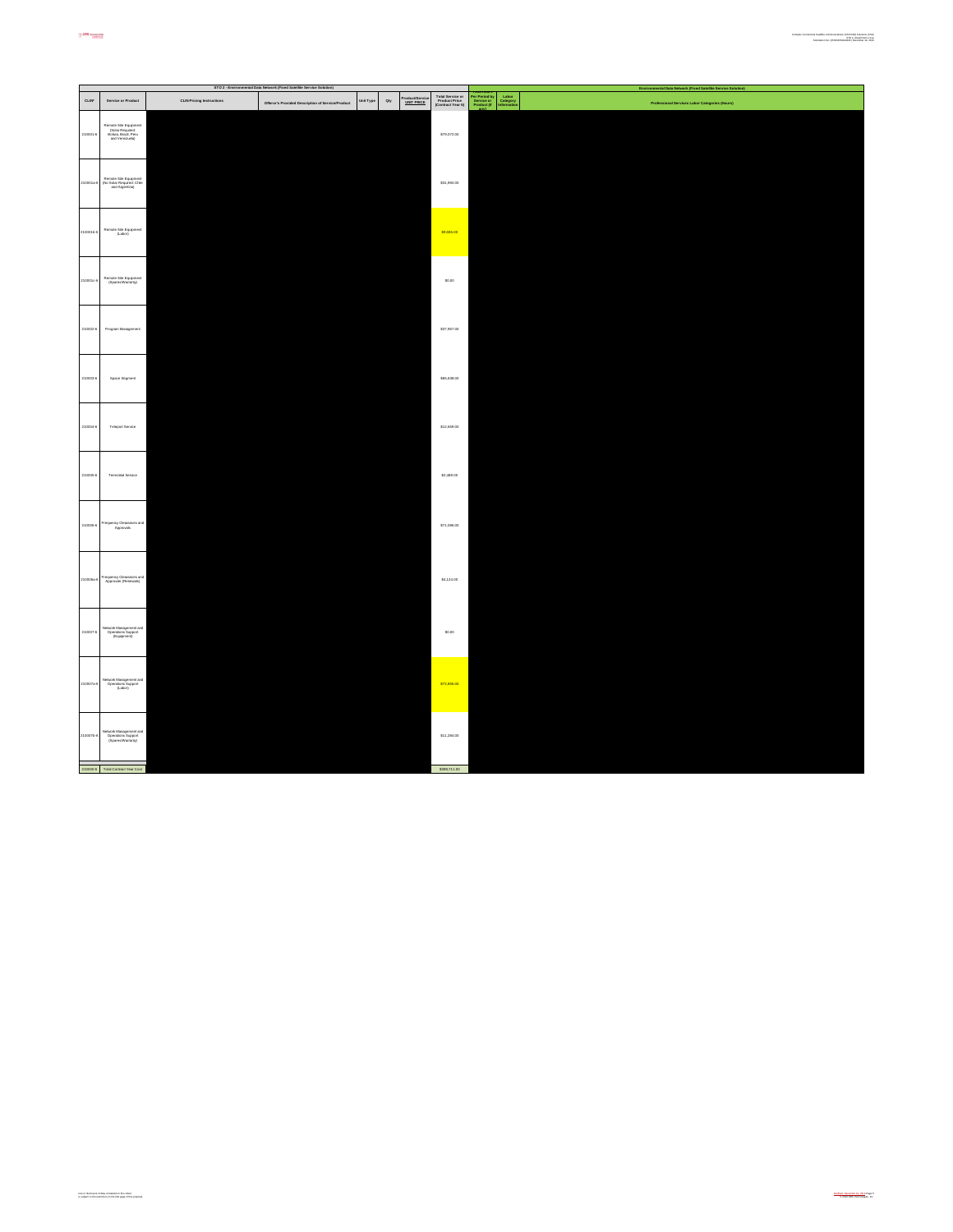|           |                                                                                      |                                  | STO 2 - Environmental Data Network (Fixed Satellite Service Solution) |           |                                             |                                                        |                                                                                | Environmental Data Network (Fixed Satellite Service Solution) |
|-----------|--------------------------------------------------------------------------------------|----------------------------------|-----------------------------------------------------------------------|-----------|---------------------------------------------|--------------------------------------------------------|--------------------------------------------------------------------------------|---------------------------------------------------------------|
| CLIN'     | Service or Product                                                                   | <b>CLIN Pricing Instructions</b> | Offeror's Provided Description of Service/Product                     | Unit Type | Product/Service<br><u>UNIT PRICE</u><br>Qty | Total Service or<br>Product Price<br>(Contract Year 7) | Labor<br>Category<br>Information<br>Per Period by<br>Service or<br>Product (if | Professional Services Labor Categories (Hours)                |
| 210001-7  | Remote Site Equipment<br>(Solar Required:<br>Bolivia, Brazil, Peru<br>and Venezuela) |                                  |                                                                       |           |                                             |                                                        |                                                                                |                                                               |
| 10001s    | Remote Site Equipment<br>(No Solar Required: Chile<br>and Argentina)                 |                                  |                                                                       |           |                                             |                                                        |                                                                                |                                                               |
| 2100015-7 | Remote Site Equipment<br>(Spensa/Warranty)                                           |                                  |                                                                       |           |                                             | \$0.00                                                 |                                                                                |                                                               |
| 210001c7  | Equipment Services and<br>Support (Spares/Warranty)                                  |                                  |                                                                       |           |                                             | \$0.00                                                 |                                                                                |                                                               |
| 210002-7  | Program Management                                                                   |                                  |                                                                       |           |                                             | \$37,957.00                                            |                                                                                |                                                               |
| 210003-7  | Space Segment                                                                        |                                  |                                                                       |           |                                             | \$65,638.00                                            |                                                                                |                                                               |
| 210004-7  | Teleport Service                                                                     |                                  |                                                                       |           |                                             | \$12,659.00                                            |                                                                                |                                                               |
| 210005-7  | <b>Terrestrial Service</b>                                                           |                                  |                                                                       |           |                                             | \$2,489.00                                             |                                                                                |                                                               |
| 210006-7  | requency Clearances and<br>Approvals                                                 |                                  |                                                                       |           |                                             | \$14,109.00                                            |                                                                                |                                                               |
| 10008a    | Frequency Clearances and<br>Approvals (Renewals)                                     |                                  |                                                                       |           |                                             | \$13,457.00                                            |                                                                                |                                                               |
| 210007-7  | Network Management and<br>Operations Support<br>(Equipment)                          |                                  |                                                                       |           |                                             |                                                        |                                                                                |                                                               |
| 210007a-7 | Network Management and<br>Operations Support<br>(Labor)                              |                                  |                                                                       |           |                                             | \$72,855.00                                            |                                                                                |                                                               |
| 210007b-  | Network Management and<br>Operations Support<br>(Speres/Warranty)                    |                                  |                                                                       |           |                                             | \$11,284.00                                            |                                                                                |                                                               |
|           | 210000-7 Total Contract Year Cost                                                    |                                  |                                                                       |           |                                             | \$230,448.00                                           |                                                                                |                                                               |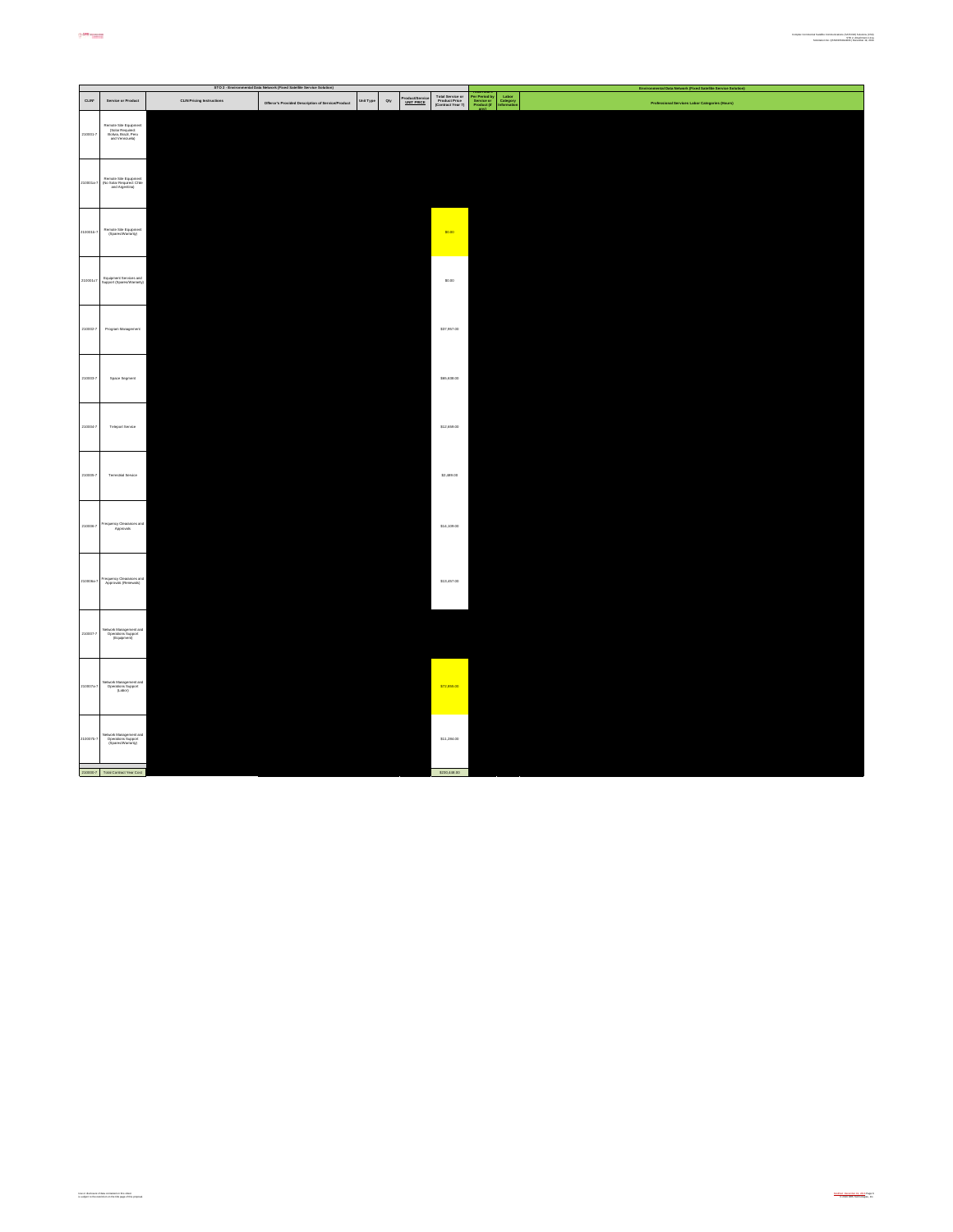|           |                                                                                      |                                  | STO 2 - Environmental Data Network (Fixed Satellite Service Solution) |           |                                                      |                                                        |                                                                                                         | ral Data I<br>rk (Fixed Satellite Service Se   |
|-----------|--------------------------------------------------------------------------------------|----------------------------------|-----------------------------------------------------------------------|-----------|------------------------------------------------------|--------------------------------------------------------|---------------------------------------------------------------------------------------------------------|------------------------------------------------|
| CLIN      | Service or Product                                                                   | <b>CLIN Pricing Instructions</b> | Offeror's Provided Description of Service/Product                     | Unit Type | Product/Service<br><u>UNIT PRICE</u><br>$_{\rm dry}$ | Total Service or<br>Product Price<br>(Contract Year 8) | <b>Potal Hours<br/>Per Period by<br/>Service or<br/>Product (if</b><br>Labor<br>Category<br>Information | Professional Services Labor Categories (Hours) |
| 210001-8  | Remote Site Equipment<br>(Solar Required:<br>Bolivia, Brazil, Peru<br>and Venezuela) |                                  |                                                                       |           |                                                      |                                                        |                                                                                                         |                                                |
| 10001a    | Remote Site Equipment<br>(No Solar Required: Chile<br>and Argentina)                 |                                  |                                                                       |           |                                                      |                                                        |                                                                                                         |                                                |
| 100015-8  | Remote Site Equipment<br>(Labor)                                                     |                                  |                                                                       |           |                                                      | \$0.00                                                 |                                                                                                         |                                                |
| 1000104   | Remote Site Equipment<br>(Speres/Warranty)                                           |                                  |                                                                       |           |                                                      | \$0.00                                                 |                                                                                                         |                                                |
| 210002-8  | Program Management                                                                   |                                  |                                                                       |           |                                                      | \$37,957.00                                            |                                                                                                         |                                                |
| 210003-8  | Space Segment                                                                        |                                  |                                                                       |           |                                                      | \$65,638.00                                            |                                                                                                         |                                                |
| 2100044   | Teleport Service                                                                     |                                  |                                                                       |           |                                                      | \$12,659.00                                            |                                                                                                         |                                                |
| 210005-8  | <b>Terrestrial Service</b>                                                           |                                  |                                                                       |           |                                                      | \$2,489.00                                             |                                                                                                         |                                                |
| 210006-8  | Frequency Clearances and<br>Approvals                                                |                                  |                                                                       |           |                                                      | \$0.00                                                 |                                                                                                         |                                                |
| 10006a8   | Frequency Clearances and<br>Approvals (Renewals)                                     |                                  |                                                                       |           |                                                      | \$16,279.00                                            |                                                                                                         |                                                |
| 210007-8  | Vetwork Management and<br>Operations Support<br>(Equipment)                          |                                  |                                                                       |           |                                                      |                                                        |                                                                                                         |                                                |
| 10007a-8  | Network Management and<br>Operations Support<br>(Labor)                              |                                  |                                                                       |           |                                                      | \$72,855.00                                            |                                                                                                         |                                                |
| 2100076-8 | Network Management and<br>Operations Support<br>(Speres/Warranty)                    |                                  |                                                                       |           |                                                      | \$11,284.00                                            |                                                                                                         |                                                |
|           | 210000-8 Total Contract Year Cost                                                    |                                  |                                                                       |           |                                                      | \$219,161.00                                           |                                                                                                         |                                                |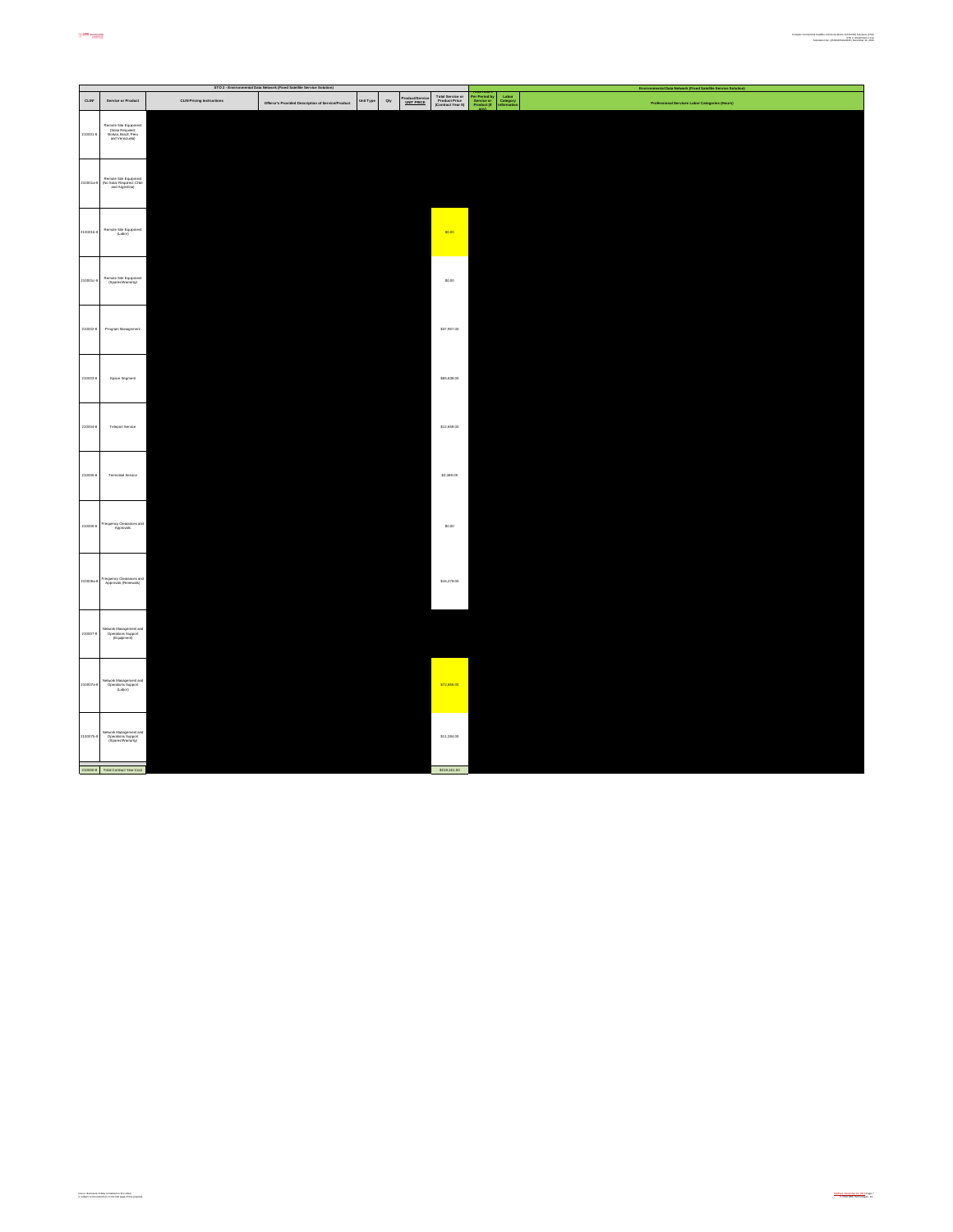|              |                                                                                      |                                  | STO 2 - Environmental Data Network (Fixed Satellite Service Solution) |                  |                                                      |                                                        |                                                                                | Environmental Data Network (Fixed Satellite Service Solution) |
|--------------|--------------------------------------------------------------------------------------|----------------------------------|-----------------------------------------------------------------------|------------------|------------------------------------------------------|--------------------------------------------------------|--------------------------------------------------------------------------------|---------------------------------------------------------------|
| <b>CLIN'</b> | Service or Product                                                                   | <b>CLIN Pricing Instructions</b> | Offeror's Provided Description of Service/Product                     | <b>Unit Type</b> | Product/Service<br><u>UNIT PRICE</u><br>$_{\rm dry}$ | Total Service or<br>Product Price<br>(Contract Year 9) | Per Period by<br>Service or<br>Product (if<br>Labor<br>Category<br>Information | Professional Services Labor Categories (Hours)                |
| 210001-0     | Remote Site Equipment<br>(Solar Required:<br>Bolivia, Brazil, Peru<br>and Venezuela) |                                  |                                                                       |                  |                                                      |                                                        |                                                                                |                                                               |
| 210001a      | Remote Site Equipment<br>(No Solar Required: Chile<br>and Argentina)                 |                                  |                                                                       |                  |                                                      |                                                        |                                                                                |                                                               |
| 00016-9      | Remote Site Equipment<br>(Labor)                                                     |                                  |                                                                       |                  |                                                      | \$0.00                                                 |                                                                                |                                                               |
| 100010       | Remote Site Equipment<br>(Spares/Warranty)                                           |                                  |                                                                       |                  |                                                      | \$0.00                                                 |                                                                                |                                                               |
| 210002-9     | Program Management                                                                   |                                  |                                                                       |                  |                                                      | \$37,957.00                                            |                                                                                |                                                               |
| 210003-9     | Space Segment                                                                        |                                  |                                                                       |                  |                                                      | \$65,638.00                                            |                                                                                |                                                               |
| 210004-0     | Teleport Service                                                                     |                                  |                                                                       |                  |                                                      | \$12,659.00                                            |                                                                                |                                                               |
| 210005-0     | <b>Terrestrial Service</b>                                                           |                                  |                                                                       |                  |                                                      | \$2,489.00                                             |                                                                                |                                                               |
| 210006-0     | Frequency Clearances and<br>Approvals                                                |                                  |                                                                       |                  |                                                      | \$0.00                                                 |                                                                                |                                                               |
| 10006a       | Frequency Clearances and<br>Approvals (Renewals)                                     |                                  |                                                                       |                  |                                                      | \$16,279.00                                            |                                                                                |                                                               |
| 210007-0     | Nictwork Management and<br>Operations Support<br>(Equipment)                         |                                  |                                                                       |                  |                                                      |                                                        |                                                                                |                                                               |
| 10007a-1     | Network Management and<br>Operations Support<br>(Labot)                              |                                  |                                                                       |                  |                                                      | \$72,855.00                                            |                                                                                |                                                               |
| 2100076-0    | Network Management and<br>Operations Support<br>(Spares/Warranty)                    |                                  |                                                                       |                  |                                                      | \$11,284.00                                            |                                                                                |                                                               |
|              | 210000-9 Total Crimet Year Cost                                                      |                                  |                                                                       |                  |                                                      | \$219,161.00                                           |                                                                                |                                                               |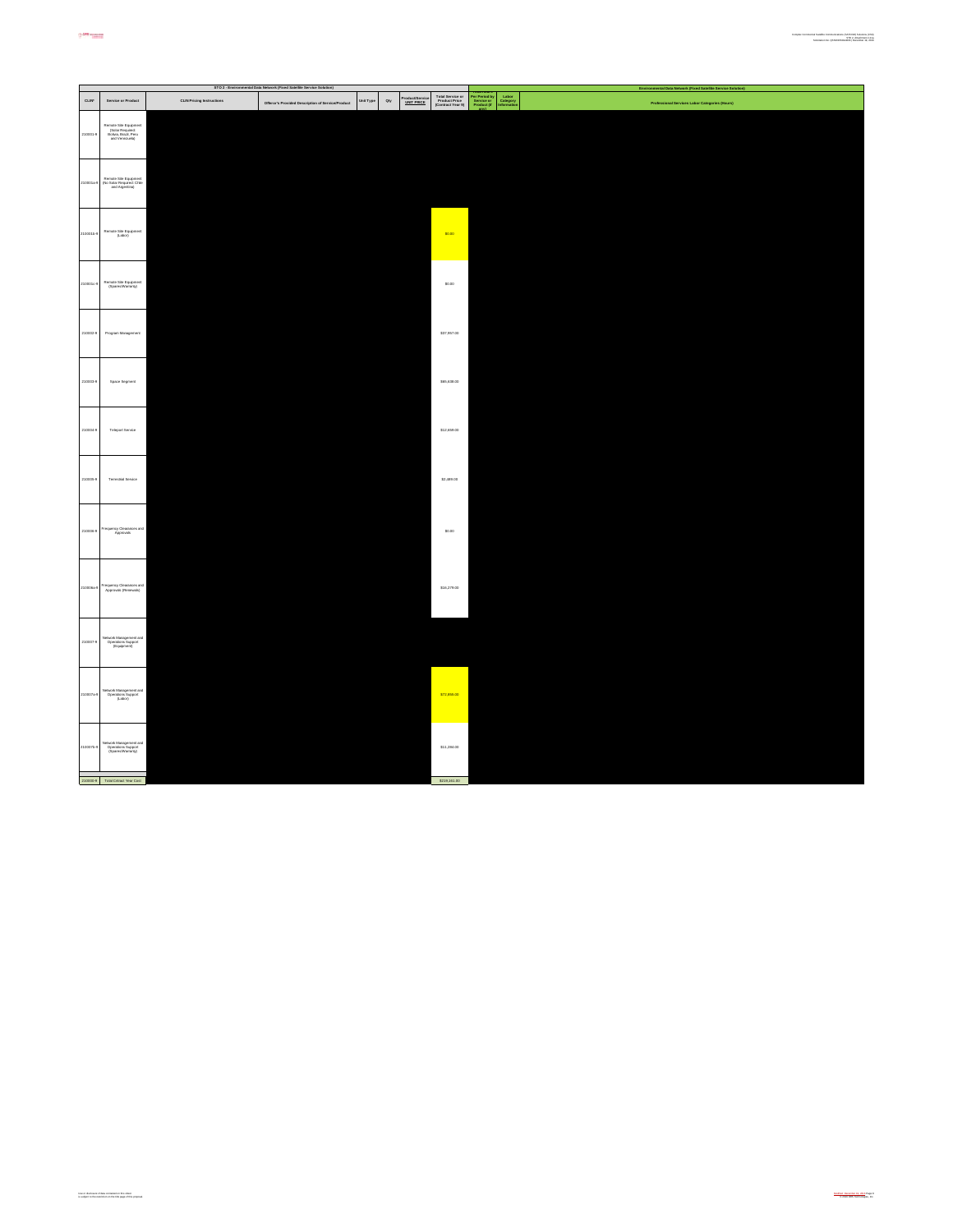|                                                                |                                                                                      |                                  | STO 2 - Environmental Data Network (Fixed Satellite Service Solution) |           |                                                      |                                                         |                                                                                | Environmental Data Network (Fixed Satellite Service Solution) |
|----------------------------------------------------------------|--------------------------------------------------------------------------------------|----------------------------------|-----------------------------------------------------------------------|-----------|------------------------------------------------------|---------------------------------------------------------|--------------------------------------------------------------------------------|---------------------------------------------------------------|
| CLIN'                                                          | Service or Product                                                                   | <b>CLIN Pricing Instructions</b> | Offeror's Provided Description of Service/Product                     | Unit Type | Product/Service<br><u>UNIT PRICE</u><br>$_{\rm Qty}$ | Total Service or<br>Product Price<br>(Contract Year 10) | Per Period by<br>Service or<br>Product (if<br>Labor<br>Category<br>Information | Professional Services Labor Categories (Hours)                |
| 210001-10                                                      | Remote Site Equipment<br>(Solar Required:<br>Bolivia, Brazil, Peru<br>and Venezuela) |                                  |                                                                       |           |                                                      |                                                         |                                                                                |                                                               |
| $\begin{array}{r} \texttt{210001a} \\ \texttt{10} \end{array}$ | Remote Site Equipment<br>(No Solar Required: Chile<br>and Argentina)                 |                                  |                                                                       |           |                                                      |                                                         |                                                                                |                                                               |
| $\overset{210001\text{h}-}{\scriptstyle{10}}$                  | Remote Site Equipment<br>(Labor)                                                     |                                  |                                                                       |           |                                                      | \$0.00                                                  |                                                                                |                                                               |
| 210001c-<br>10                                                 | Remote Site Equipment<br>(Spensa/Warranty)                                           |                                  |                                                                       |           |                                                      | \$0.00                                                  |                                                                                |                                                               |
| 210002-10                                                      | Program Management                                                                   |                                  |                                                                       |           |                                                      | \$37,957.00                                             |                                                                                |                                                               |
| 210003-10                                                      | Space Segment                                                                        |                                  |                                                                       |           |                                                      | \$65,638.00                                             |                                                                                |                                                               |
| 210004-10                                                      | Teleport Service                                                                     |                                  |                                                                       |           |                                                      | \$12,659.00                                             |                                                                                |                                                               |
| 210005-10                                                      | <b>Terrestrial Service</b>                                                           |                                  |                                                                       |           |                                                      | \$2,489.00                                              |                                                                                |                                                               |
| 210006-10                                                      | Frequency Clearances and<br>Approvals                                                |                                  |                                                                       |           |                                                      | \$14,109.00                                             |                                                                                |                                                               |
| 210006a-<br>10                                                 | Frequency Clearances and<br>Approvals (Renewals)                                     |                                  |                                                                       |           |                                                      | \$13,457.00                                             |                                                                                |                                                               |
| 210007-10                                                      | Network Management and<br>Operations Support<br>(Equipment)                          |                                  |                                                                       |           |                                                      |                                                         |                                                                                |                                                               |
| $310007a-10$                                                   | Network Management and<br>Operations Support<br>(Labor)                              |                                  |                                                                       |           |                                                      | \$72,855.00                                             |                                                                                |                                                               |
| 210007b-<br>10                                                 | Network Management and<br>Operations Support<br>(Spanss/Warranty)                    |                                  |                                                                       |           |                                                      | \$11,284.00                                             |                                                                                |                                                               |
|                                                                | 210000-10 Total Contract Year Cost                                                   |                                  |                                                                       |           |                                                      | \$230,448.00                                            |                                                                                |                                                               |